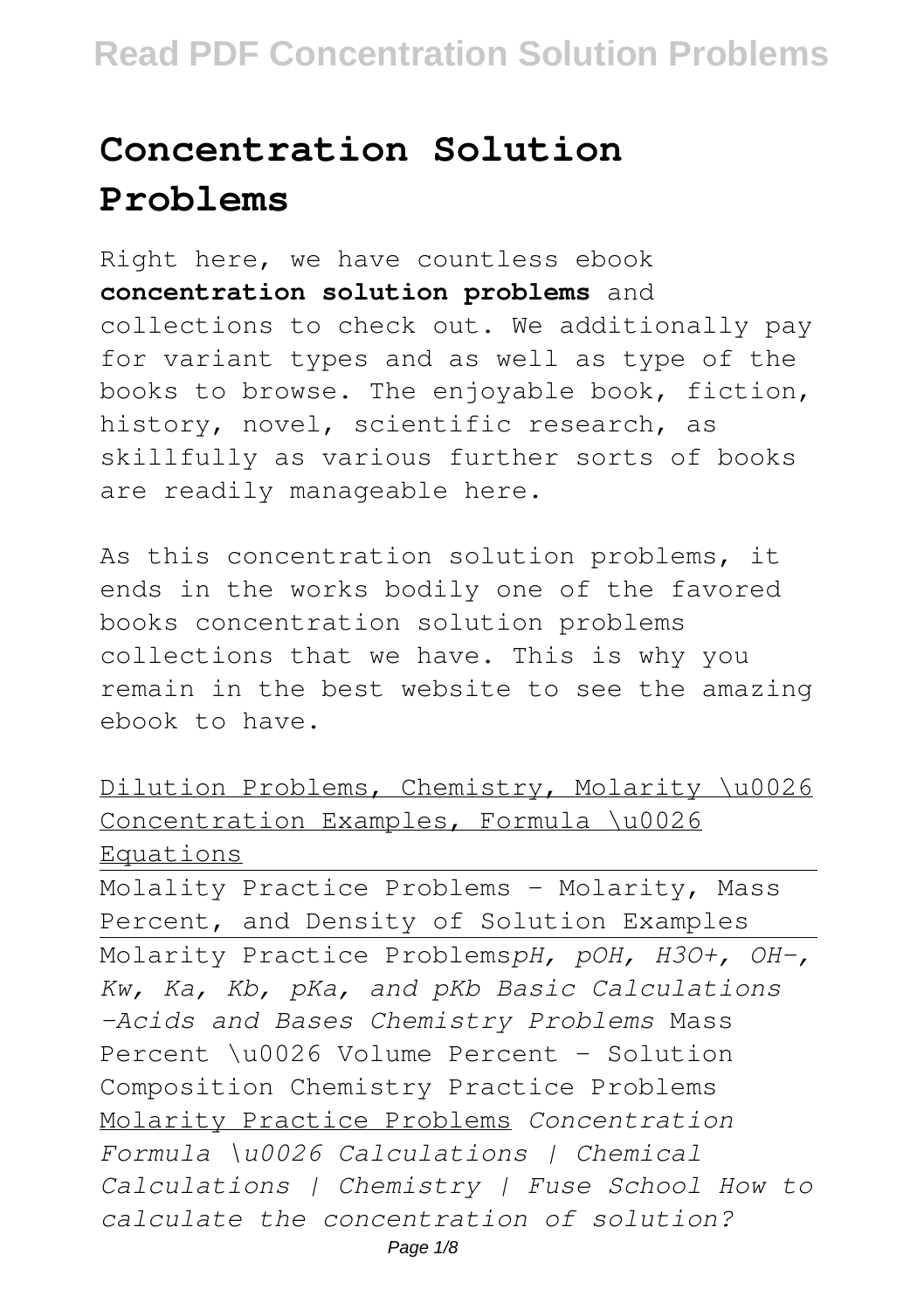*Molarity, Solution Stoichiometry and Dilution Problem* Solution Stoichiometry - Finding Molarity, Mass \u0026 Volume Dilution Problems - Chemistry Tutorial How To Calculate Molarity Given Mass Percent, Density \u0026 Molality - Solution Concentration Problems Dilution Series \u0026 Serial Dilution *Molarity Made Easy: How to Calculate Molarity and Make Solutions* **How to Calculate Mass Percent of Solute and Solvent of Solution Examples and Practice Problems Serial dilutions lesson** *Dilution and Concentration Solution Stoichiometry tutorial: How to use Molarity + problems explained | Crash Chemistry Academy Stock Solutions \u0026 Working Solutions* Step by Step Stoichiometry Practice Problems | How to Pass Chemistry Dilution Problems Molarity Problems and Examples Percentage Concentration Calculations **Mixture Problems** GCSE Science Revision Chemistry \"Concentration of Solutions\" Concentration of Solutions: Volume/Volume % (v/v) Stock Solutions \u0026 Dilutions Ion Concentration in Solutions From Molarity, Chemistry Practice Problems Molarity/Molar ConcentrationsDhamma Discussion -- When a Technique Stops Working | 2020-12-25 | Bhante Joe Concentration Solution Problems PROBLEM \(\PaqeIndex{3}\) Determine the molarity for each of the following solutions: 0.444 mol of CoCl 2 in 0.654 L of solution;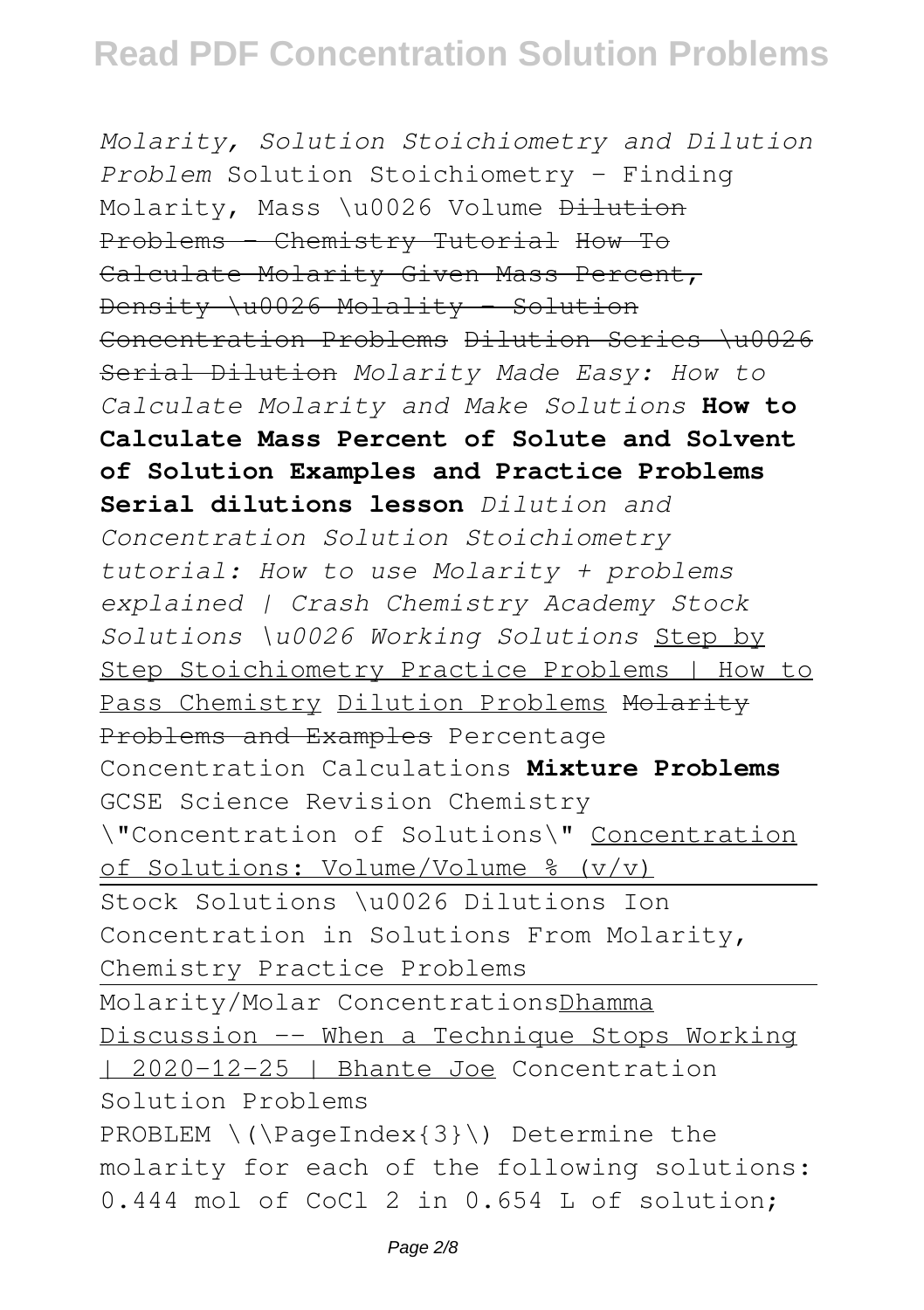98.0 g of phosphoric acid, H 3 PO 4, in 1.00 L of solution; 0.2074 g of calcium hydroxide, Ca(OH) 2, in 40.00 mL of solution 10.5 kg of Na 2 SO 4 ·10H 2 O in 18.60 L of solution; 7.0 × 10 −3 mol of I 2 in 100.0 mL of solution;  $1.8 \times 10.4$  mg of HCl in 0.075 L of ...

6.1.1: Practice Problems- Solution Concentration ... Calculate the molality of each of the following solutions: 0.710 kg of sodium carbonate (washing soda), Na 2 CO 3, in 10.0 kg of water—a saturated solution at 0°C; 125 g of NH 4 NO 3 in 275 g of water—a mixture used to make an instant ice pack; 25 g of Cl 2 in 125 g of dichloromethane, CH 2 Cl 2; 0.372 g of histamine, C 5 H 9 N, in 125 g ...

8.3: Concentrations of Solutions (Problems) - Chemistry ...

Consequences of Concentration Problems Problems Focusing at Work. Even if you love your job, you may sometimes have the question 'why am I having a hard time... The Trouble of Remembering. Memory is the basis for learning and quality life. Individuals use memory to create... Reading Difficulties. ...

How to Solve and Improve Concentration Problems? | MentalUP Problem #1: If you dilute 175 mL of a 1.6 M solution of LiCl to 1.0 L, determine the new concentration of the solution. Solution: M 1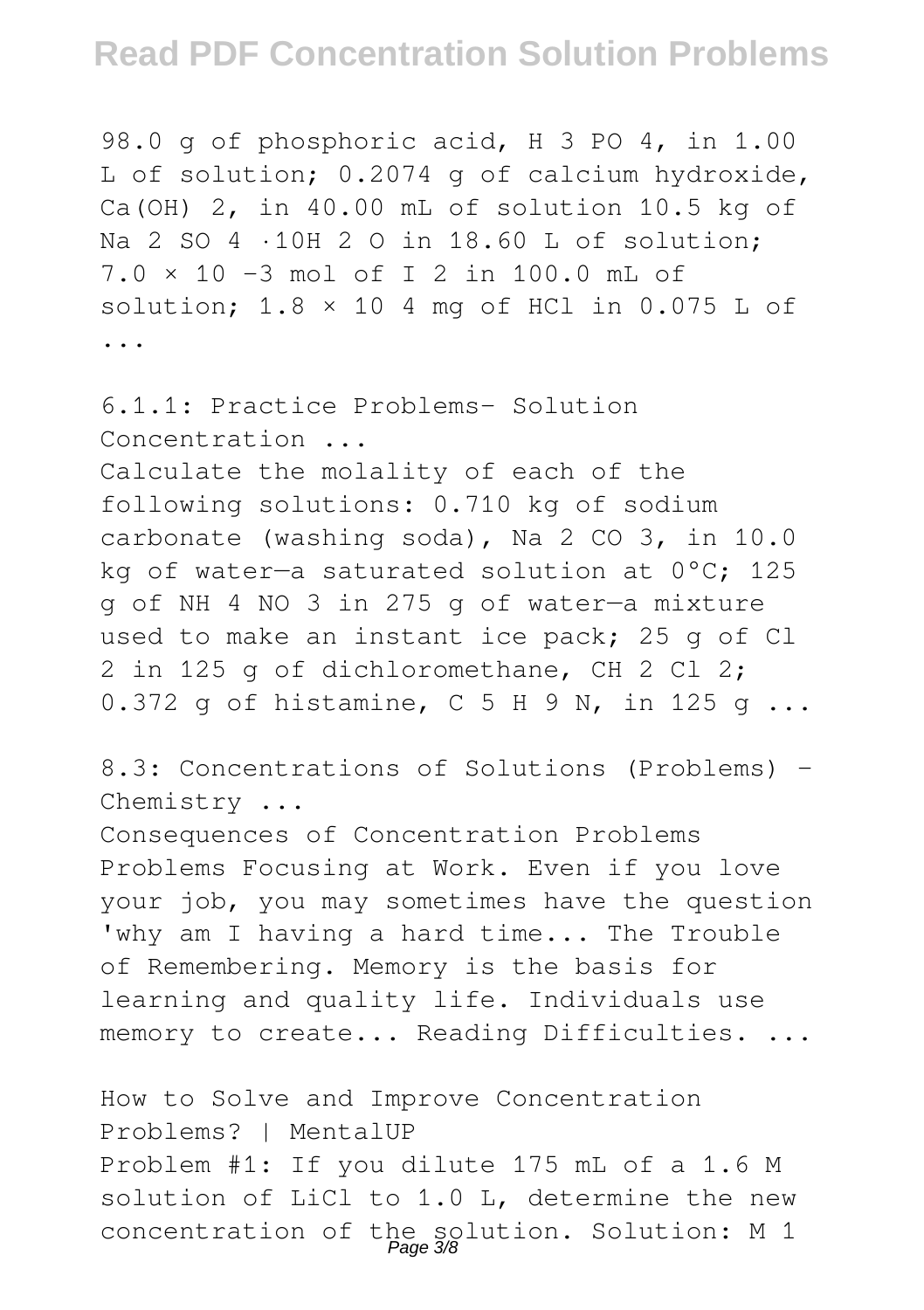$V 1 = M 2 V 2 (1.6 mol/L) (175 mL) = (x)$  $(1000 \text{ mL})$   $x = 0.28 \text{ M}$ . Note that 1000 mL was used rather than 1.0 L. Remember to keep the volume units consistent.

ChemTeam: Dilution Problems #1-10 How many water you have to add to 450 ml of a solution 0.3 M to obtain a concentration 0.25 M ? This problems can be easily solved by rembering that  $M$  i  $V$  i =  $M$  f  $V$  f and thus  $(0.45)(0.3) = (0.25)(V f) (0.45)(0.3) V f =$  $--- = 0.54$  liter = 540 ml (0.25) Therefore the water to add is  $540 - 470 = 70$  ml. Alternatively we can observe that the initial concentration is  $0.3/0.25 = 1.2$  times more concentrated than the final one.

Concentration Units: Solved problems If concentration of solution is 20 %, we understand that there are 20 g solute in 100 g solution. Example: 10 g salt and 70 g water are mixed and solution is prepared. Find concentration of solution by percent mass.

Concentration with Examples | Online Chemistry Tutorials Often, a worker will need to change the concentration of a solution by changing the amount of solvent. Dilution is the addition of solvent, which decreases the concentration of the solute in the solution. Concentration is the removal of solvent, which

Dilutions and Concentrations - Introductory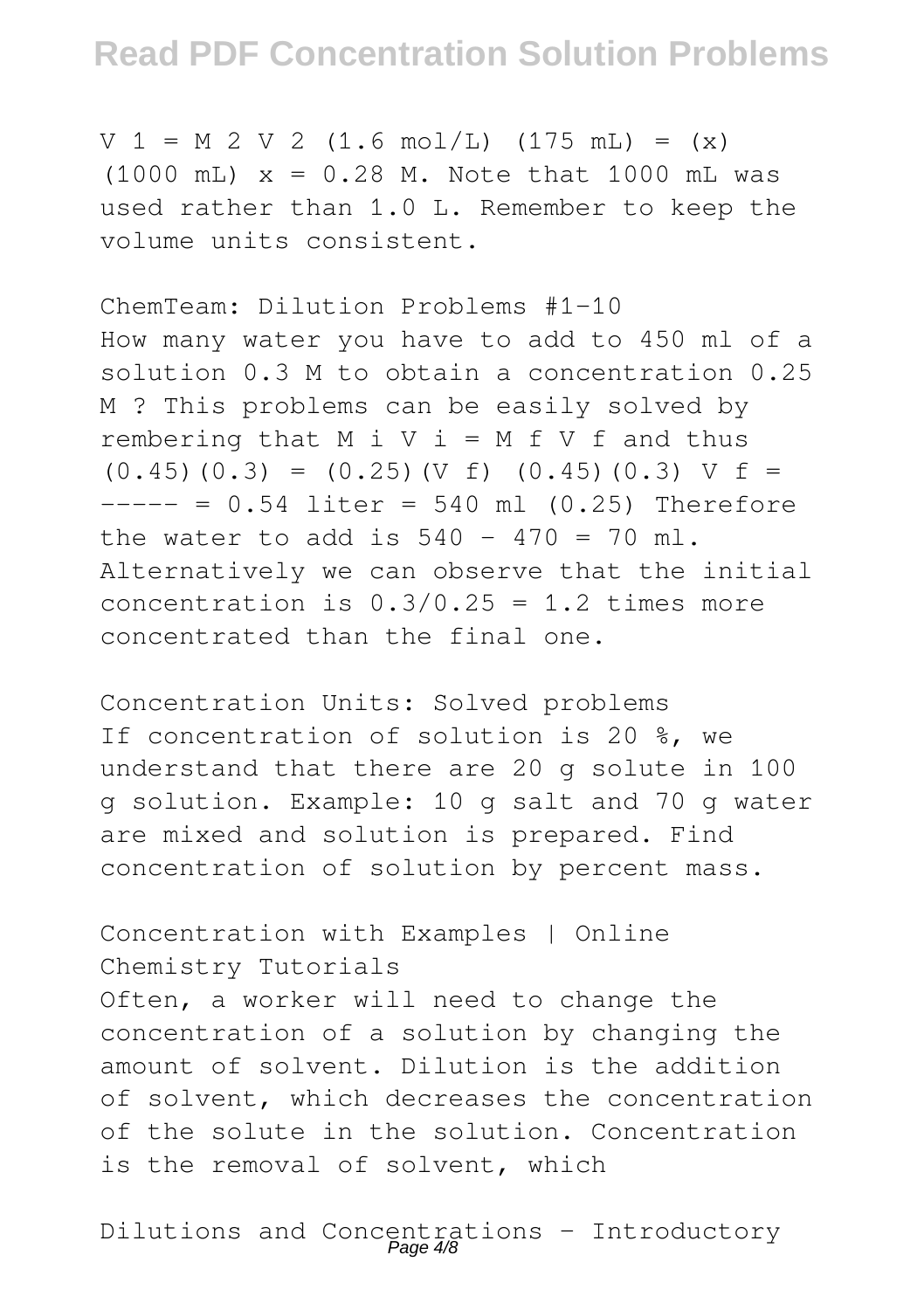Chemistry ... You can use the dilution equation,  $M1V1 =$ M2V2. In this problem, the initial molarity is 3.00 M, the initial volume is 2.50 mL or  $2.50 \times 10$  -3 L and the final volume is 0.175 L. Use these known values to calculate the final molarity, M2: So, the final concentration in molarity of the solution is.  $4.29 \times 10-2$  M.

How to Calculate Concentrations When Making Dilutions ... Divide the mass of the solute by the total mass of the solution. Set up your equation so the concentration  $C = \text{mass of the}$ solute/total mass of the solution. Plug in your values and solve the equation to find the concentration of your solution. In our example,  $C = (10 q) / (1,210 q) = 0.00826$ .

5 Easy Ways to Calculate the Concentration of a Solution Solution to Problem 3: Let x and y be the weights, in grams, of sterling silver and of the 90% alloy to make the 500 grams at 91%. Hence  $x + y = 500$  The number of grams of pure silver in x plus the number of grams of pure silver in y is equal to the number of grams of pure silver in the 500 grams. The pure silver is given in percentage forms.

Mixture Problems With Solutions The following video looks at calculating concentration of solutions. We will look at a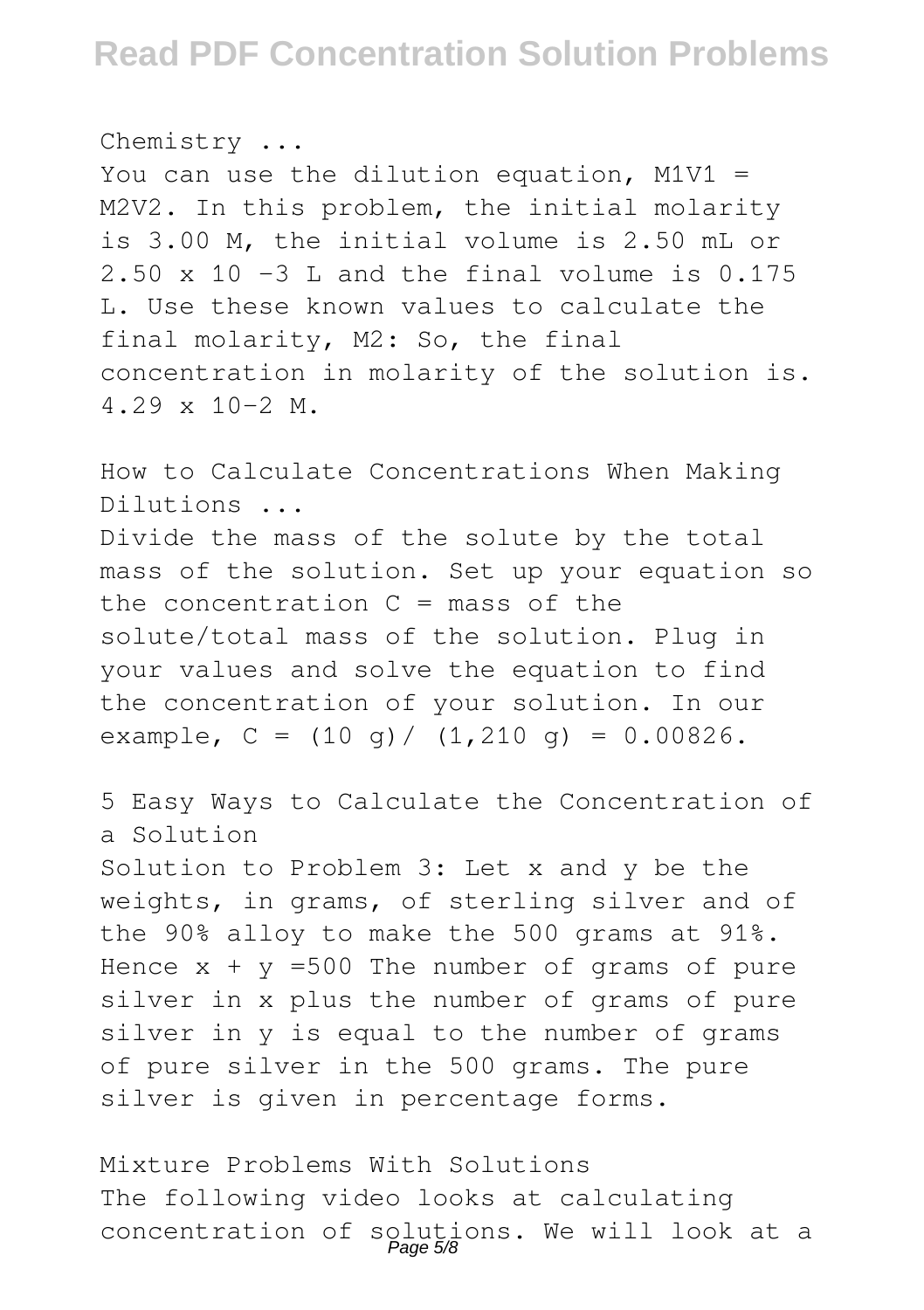sample problem dealing with mass/volume  $percent (m/v)\$ . Example: Many people use a solution of sodium phosphate (Na 3 PO 4 commonly called TSP), to clean walls before putting up wallpaper. The recommended concentration is 1.7%(m/v).

Concentration of Solutions (solutions, examples, videos) Calculating the concentration of a chemical solution is a basic skill all students of chemistry must develop early in their studies. What is concentration? Concentration refers to the amount of solute that is dissolved in a solvent.We normally think of a solute as a solid that is added to a solvent (e.g., adding table salt to water), but the solute could easily exist in another phase.

Calculating Concentrations with Units and Dilutions Concentration = amount of solute perquantity of solventMass/volume  $\frac{1}{6}$  = Mass of solute (q) x 100%Volume of solution (mL)CONCENTRATION AS A MASS/VOLUME PERCENTUsually for solids dissolved in liquids. 3. SAMPLE PROBLEM:2.00mL of distilled water is added to 4.00g of apowdered drug. The final volume is 3.00mL.

20 concentration of solutions - SlideShare This chemistry video tutorial explains how to solve common dilution problems using a simple formula using concentration or molarity with Page 6/8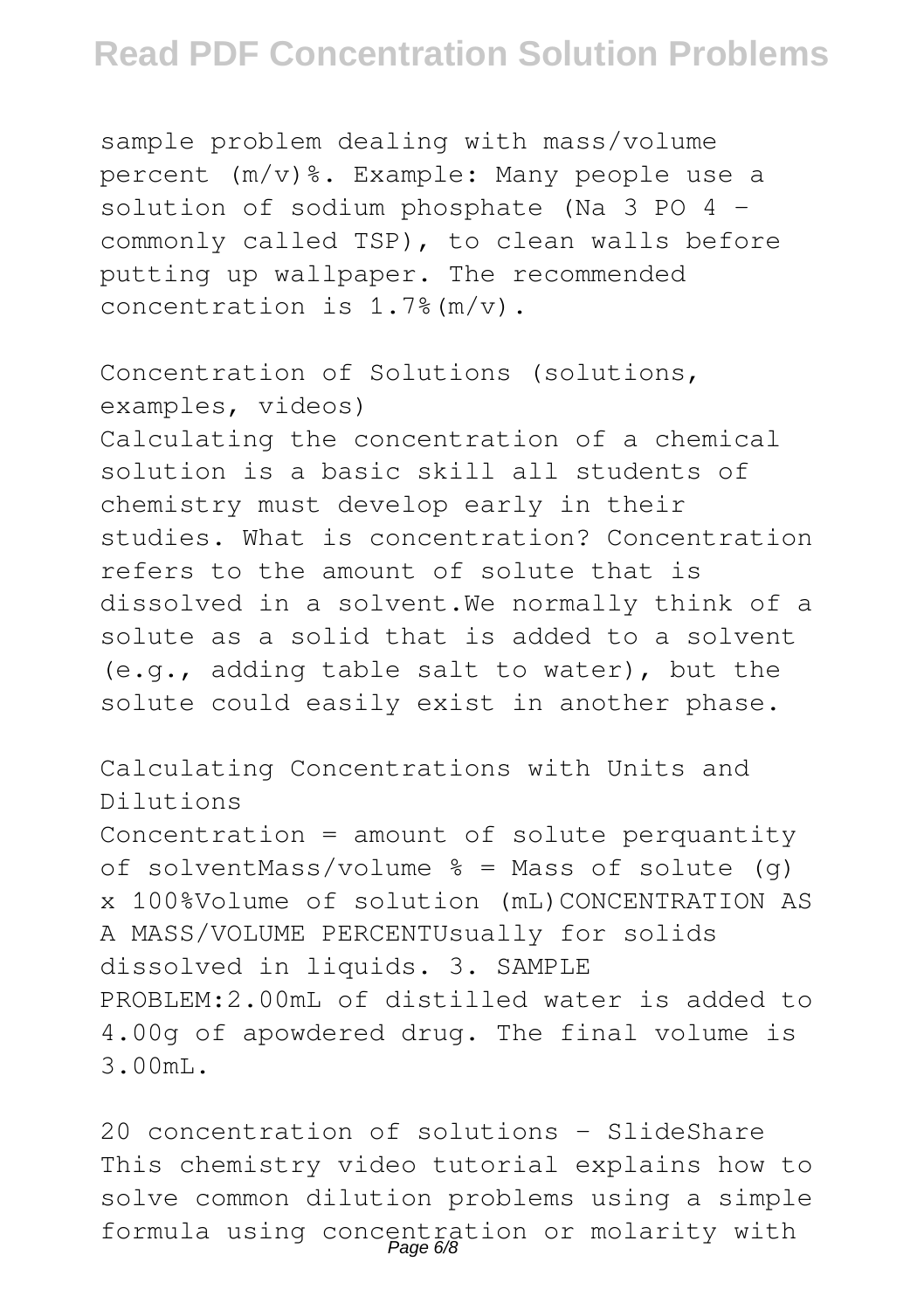volume. This video ...

Dilution Problems, Chemistry, Molarity & Concentration ... "Mixture" Word Problems: Examples (page 2 of 2) Usually, these exercises are fairly easy to solve once you've found the equations. To help you see how to set up these problems, below are a few more problems with their grids (but not solutions).

"Mixture" Word Problems: Examples -Purplemath This chemistry video tutorial explains how to solve solution stoichiometry problems. It discusses how to balance precipitation reactions and how to calculat...

Solution Stoichiometry - Finding Molarity, Mass & Volume ...

Percent Solutions. One way to describe the concentration of a solution is by the percent of a solute in the solvent. The percent can further be determined in one of two ways: (1) the ratio of the mass of the solute divided by the mass of the solution or (2) the ratio of the volume of the solute divided by the volume of the solution.

Percent Solutions | Chemistry for Non-Majors Concentration is an expression of how much solute is dissolved in a solvent in a chemical solution.There are multiple units of concentration.Which unit you use depends on Page 7/8